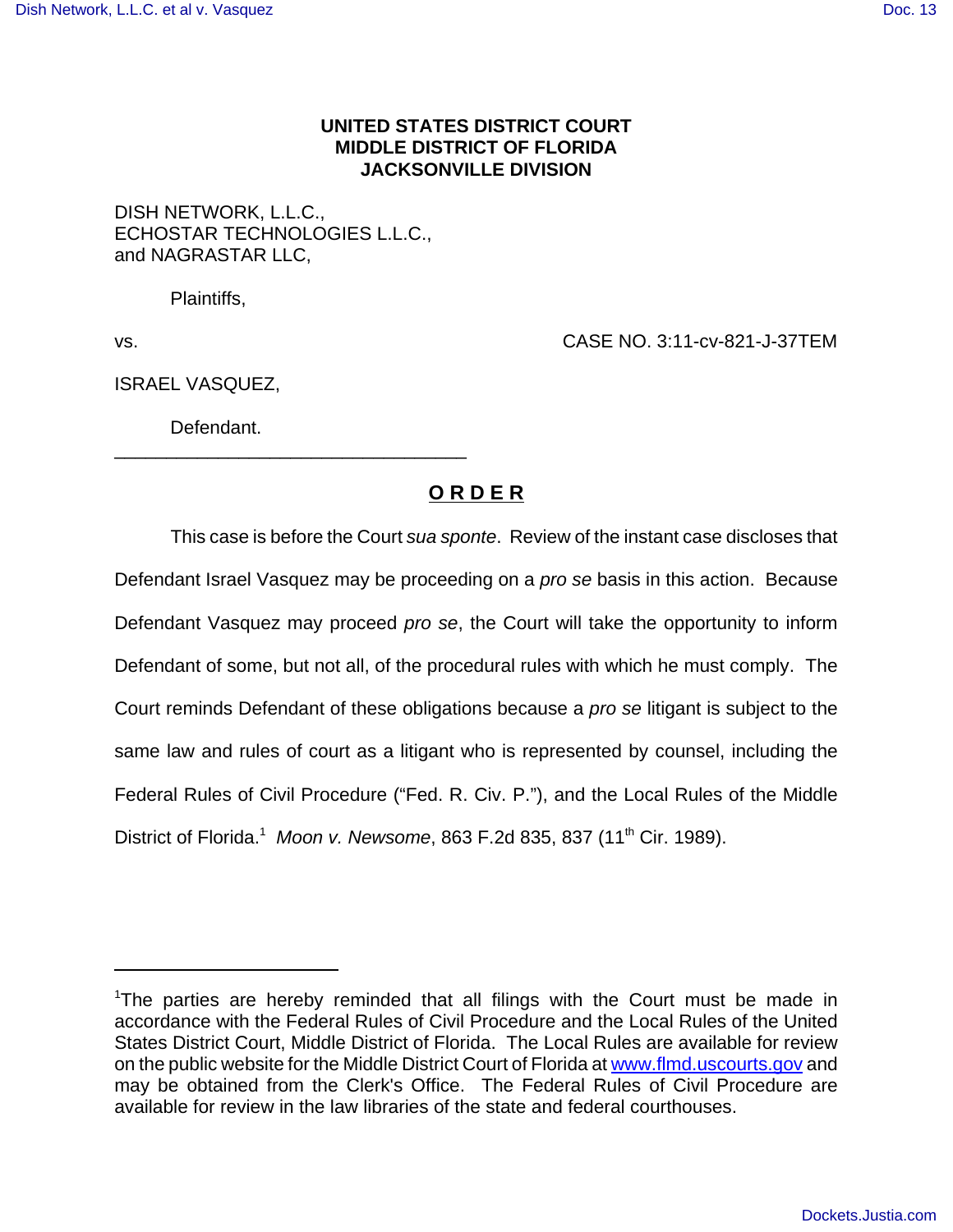All documents filed with the Court must be in the form of a pleading, see Fed. R. Civ. P. 7(a), or of a motion, see Fed. R. Civ. P. 7(b). Each pleading, motion, notice, or other paper shall be presented in a separate document.

Defendant must timely respond to the motions filed by other parties in this case, for if he does not timely respond to such a motion, the Court may assume that Defendant does not oppose that motion and any relief requested therein.<sup>2</sup> If a party has missed a filing deadline, the party must file motion seeking leave of Court to file the document out of time. Local Rule 3.01(b) further requires that any brief or legal memorandum in opposition to a motion must be filed within 14 days after Defendant is served with that motion by his opponent and may not exceed 20 pages.

Defendant shall not correspond with the Court or any Judge or Magistrate Judge of the Court in letter form. In keeping with their sworn duty to maintain complete impartiality in the exercise of their judicial duties, the Judges of this Court will only deliver their decisions and opinions in response to those documents filed with the Clerk's Office in accordance with the governing rules of procedure. Any such correspondence sent to judicial officers will not be responded to, will be stricken from the case file, and will be returned.

All documents filed with the Court must include a caption (the same as is set forth on Plaintiff's Complaint); a brief title which describes the nature of the document;

 $\rm ^2$ Motions that Defendant must respond to include, but are not limited to, Motions to Compel Discovery under Fed. R. Civ. P. 37 and Motions for Summary Judgment under Fed. R. Civ. P. 56.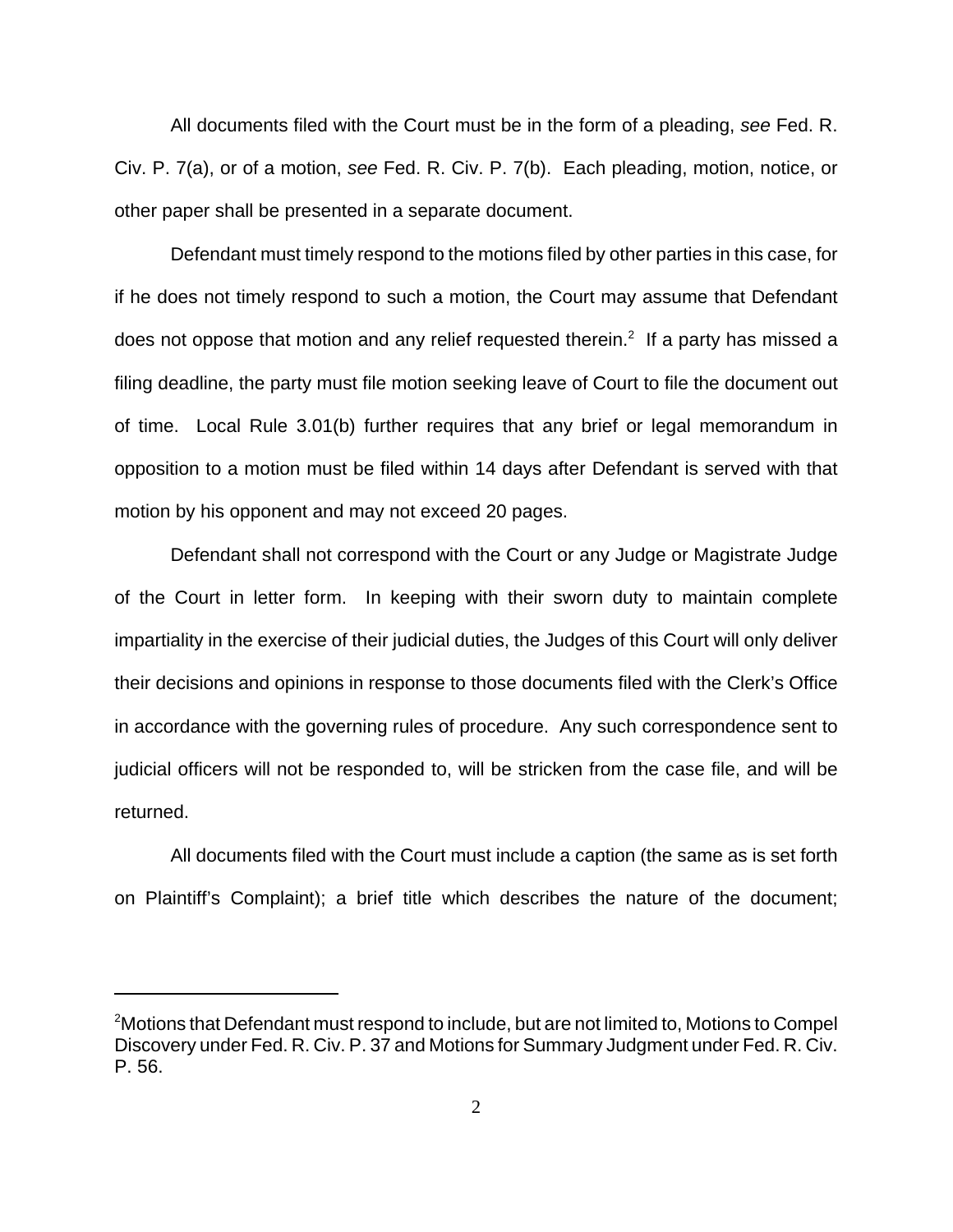Defendant's name and signature; and a certificate of service. These last two items are explained below.

All pleadings, motion, or other papers filed with the Court by Defendant must bear an original signature, or they will be rejected by the Court. Among other things, such signature serves as Defendant's certification, pursuant to Fed. R. Civ. P. 11 (b), that said document is not submitted for any improper purpose; that the claims or defenses presented therein are warranted by existing law; and that there exists reasonable factual support for allegations or assertions made therein. Defendant is advised to review and become familiar with Fed. R. Civ. P. 11, as the failure to comply with its provisions can result in the imposition of sanctions, including monetary fines or dismissal of Defendant's case.

All pleadings, motions, or other papers filed with the Court by Defendant must also include a signed Certificate of Service. Such is Defendant's certification that he has complied with the requirements of Fed. R. Civ. P. 5 by serving on every other party to the action (or its attorney) a copy of the particular pleading, motion, or other paper filed with the Court. At a minimum, a certificate of service must state the date upon which a copy of the particular document was served on the other parties to the action (or their attorneys) and the means by which such service was made (e.g., U.S. Mail; Federal Express; hand delivery).

As previously mentioned, all requests for relief from, or action by, the court must be in the form of a motion. If Defendant seeks any relief from, or action by, the Court, or seeks the entry of an order of any kind, Defendant must file a proper motion requesting

3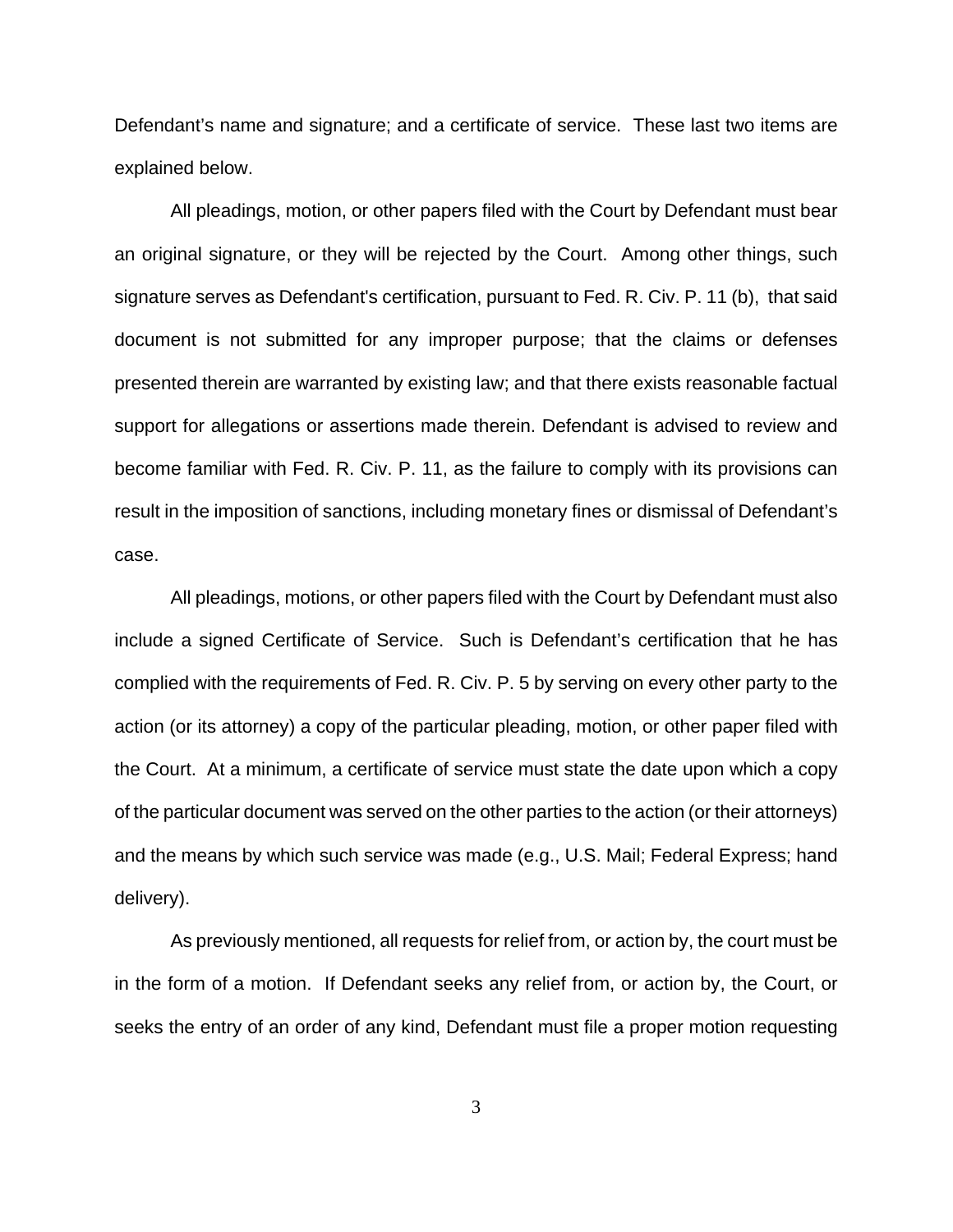such, which motion must meet the requirements of all applicable rules, including the Local Rules and the Federal Rules of Civil Procedure. Among other things, all motions must be accompanied by a legal memorandum with citation of authorities in support of the relief requested, see Local Rule 3.01(a), which the combined document of the motion and memorandum cannot exceed 25 pages in length. Further, Defendant is advised that prior to filing most motions, Local Rule 3.01(g) requires him to confer with opposing counsel. The Court would note that Local Rule 3.01 sets forth several other important requirements and rules governing motions filed with the Court, and that failure to comply with such requirements and rules can form the basis for denial of a motion.

Lastly, Defendant is reminded that, if he proceeds pro se, he is not relieved of all obligations that rest upon an attorney. There are still many requirements with which Defendant must still comply, including those imposed by the Federal Rules of Civil Procedure and the Local Rules of this Court. Defendant is warned that the failure to comply with these requirements and obligations can have significant consequences. For example, submission of a motion which does not meet the applicable requirements can result in denial of that motion; failure to timely conduct a case management conference and submit a case management report can result in dismissal of this case for lack of prosecution. Defendant is additionally directed to review Local Rule 3.05.

While the Court has set forth some of the more prominent procedural obligations and requirements of litigants in this Court, this Order does not purport to set forth all of those requirements and should not be relied upon as limiting Defendant's duties and obligations in litigating this case.

4